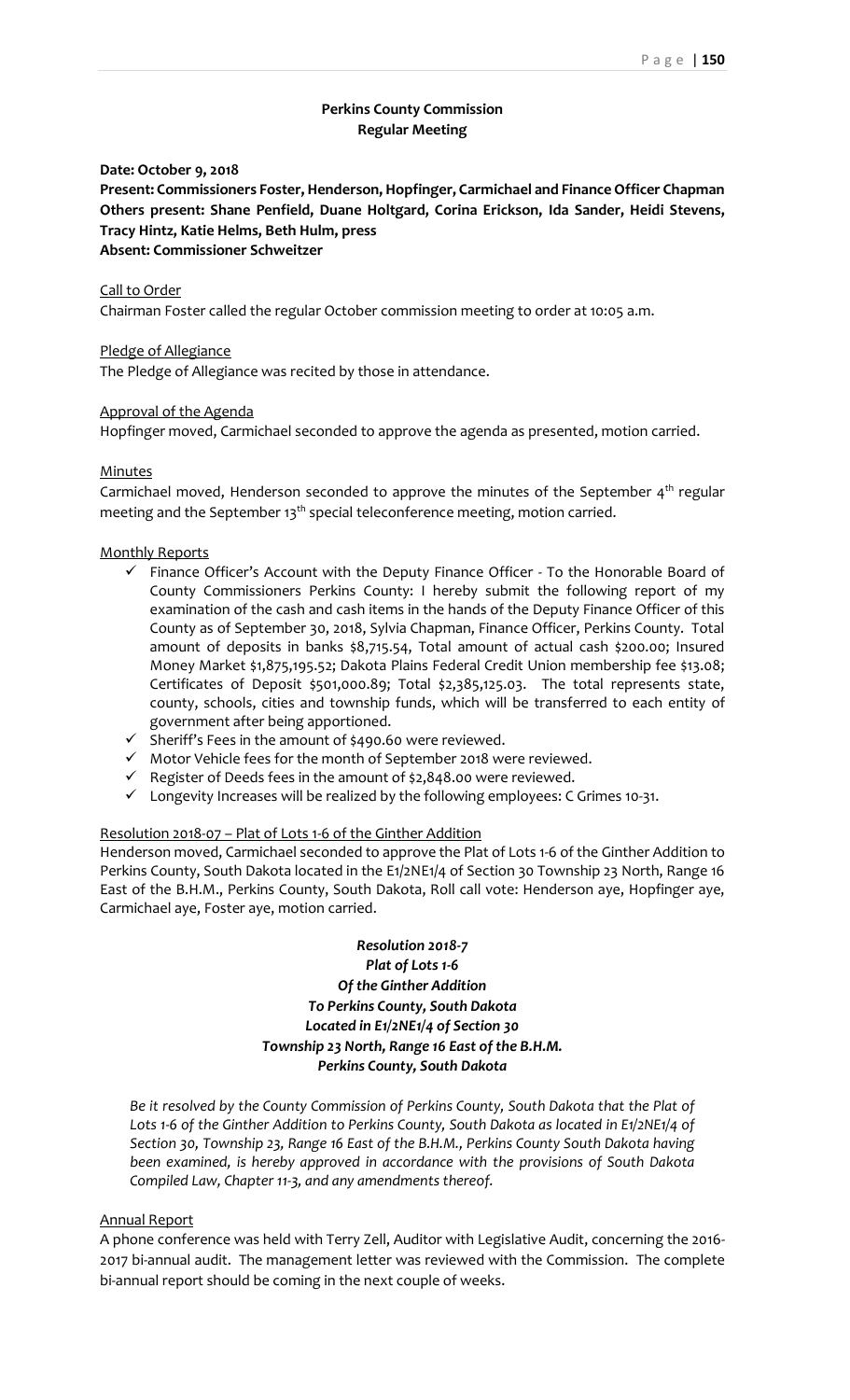## Highway Superintendent

- $\checkmark$  The crew will be mowing road ditches as long as they are able.
- ✓ There will be a Pre-Construction meeting with Site Work Specialist Inc. on the Theatre Road Reconstruction Project October 10<sup>th</sup> at the Courthouse.
- ✓ Holtgard would like to do some relining of some culverts on Bixby Road. He has obtained a quote from Dakota Prairie Landscaping, LLC. The Commission was favorable to trying this option.

## 5-Year Planning Hearing

There were no persons present to comment on the Perkins County Highway 5-Year Plan. Hopfinger moved, Carmichael seconded to approve the Perkins County Highway 5-Year Plan and to authorize Chairman Holtgard as signatory on the Certification, motion carried.

## Engineering Contracts

- ✓ Henderson moved, Hopfinger seconded to approve the Agreement Between Perkins County and Brosz Engineering, Inc. for Professional Engineering Services for the Theatre Road Reconstruction and to authorize Chairman Foster as signatory, motion carried.
- ✓ Hopfinger moved, Carmichael seconded to approve the Agreement between Perkins County and Brosz Engineering, Inc. for Professional Engineering Services for the Foster Road Bridge Project and to authorize Chairman Foster as signatory, motion carried.

## Health Insurance – Ida Sander

Ida Sander was present to inform the Commission of the changes in the Wellmark Blue Cross Blue Shield Health Insurance. Premium rates have decreased by 3% and the deductible has gone from \$3,600/\$7,200 to \$4,500/\$9,000 with HRA allowed after \$750/\$1,500 eligible cost have been met.

# Ambulance Board Appointment

Discussion was held on the need to appoint an Ambulance Board. Chairman Foster appointed the following to an interim Perkins County Ambulance Board to set up an EMT Association: Tally Seim, Abby Landphere, Joel Larson, Shawn Fisher and Kyle Carmichael.

## Civil Unrest Ordinances

The committee met on the Civil Unrest Ordinances. They hope to have ordinances ready for passage in the next few months.

# Perkins County Property

Lemmon Fire Department requested the use of County's property (Milw Land Co  $2^{nd}$  Addn Blk 34 Lot 5) located at 309  $4<sup>th</sup>$  Ave West in Lemmon for a training exercise. The consensus of the Commission was to allow the Lemmon Fire Department to use the property for training.

## Corina Erickson – Ag Presentation

DOE Corina Erickson gave the Commission a very informative presentation on how valuations are determined on Ag land.

## Claims

The following claims were presented and approved for payment, September payroll: 77,641.84; IRS, fica, 7,590.99; SD Retirement, retirement, 5,954.48; Delta Dental, insurance, 1,387.86; Medico Life, insurance, 123.12; Wellmark, insurance, 25,295.87; SDPEF, insurance, 99.00; HRA Reimbursements, 1,518.48; American Solutions, supplies, 640.60; B&C Plumbing, repairs, 146.06; D Beckman, Jr, chemical rebate, 704.82; Black Hills Family Practice, jail meds, 134.16; Bison Courier, publishing, 168.06; Bison Food, supplies, 8.28; Bison Grain, supplies, 203.36; Bison Implement, supplies/repairs, 536.45; Bootz & Tires, repairs, 1,800.00; Bureau of Human Resources, registration, 120.00; Butler Machinery, repairs, 423.75; CAVA, collection, 200.00; Corson County, lodging, 54.50; Crane, Roseland, Melling, ct appt atty, 720.80; Current Connection, supplies/equipment, 1,118.62; Dakota Herald, publishing, 163.18; Dale's Tire, repairs/supplies, 5,772.00; Deere Credit, Inc, lease, 128,483.28; Veronica Fish, ct reporting, 317.50; Five Counties, blood testing, 200.00; Forterra Pipe & Precast, supplies, 653.60; G&O Paper, supplies, 223.60; Grand Electric, utilities/supplies, 1,662.36; Grimms Pump Service, repairs, 42.24; Hamand Tire,